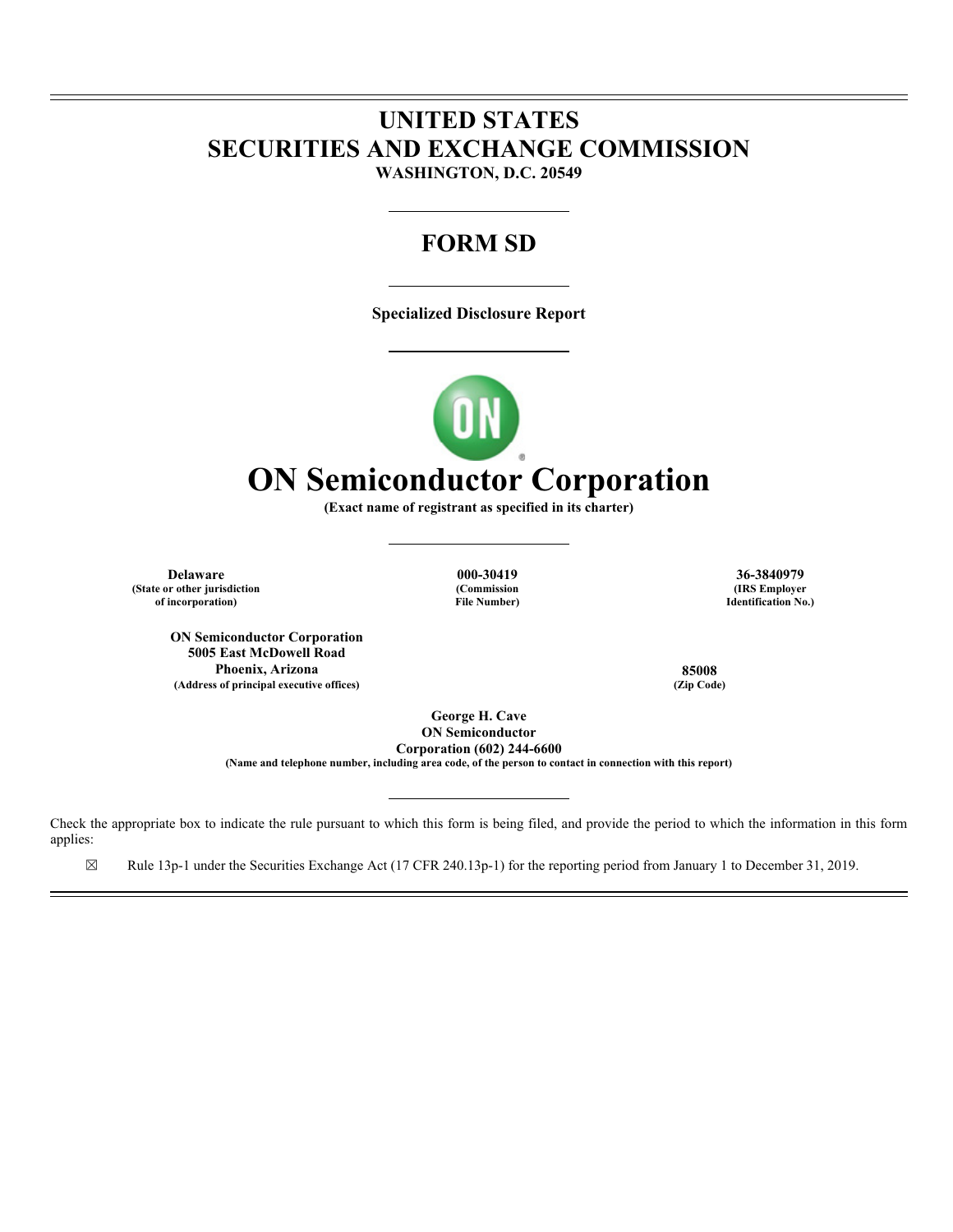#### **SECTION 1. CONFLICT MINERALS DISCLOSURE**

#### **Item 1.01. Conflict Minerals Disclosure and Report**

Pursuant to Rule 13p-1 and Section 13(p) of the Securities Exchange Act of 1934, as amended (the "Exchange Act"), which implements Section 1502 of the Dodd-Frank Wall Street Reform and Consumer Protection Act (the "Conflict Regulations"), ON Semiconductor Corporation (the "Company") was required to make certain inquiries and perform certain due diligence with respect to any "conflict minerals" (as defined by paragraph (d)(3) of Item 1.01 of Form SD) that are necessary to the functionality or production of a product manufactured (or contracted to be manufactured) by the Company or any of its subsidiaries.

Conflict minerals are necessary to the functionality of certain of the Company's products. As required in the Conflict Regulations, the Company has conducted a reasonable country of origin inquiry ("RCOI") designed to determine whether any of the conflict minerals originated in the Democratic Republic of the Congo or an adjoining country or are from recycled or scrap sources. Based on its RCOI, the Company was unable to reasonably conclude that all of the conflict minerals contained in its products did not originate in the Democratic Republic of the Congo or an adjoining country or come from recycled or scrap sources. Therefore, the Company was required to exercise due diligence on the source and chain of custody of its conflict minerals in accordance with the Conflict Regulations and Form SD and to file a Conflict Minerals Report.

#### Conflict Minerals Disclosure

The Company has filed a Conflict Minerals Report which is attached hereto as Exhibit 1.01 and is incorporated herein by reference (the "CMR"). The CMR is also publicly available on the Company's website at http://www.onsemi.com/social-responsibility. The reference to the Company's website is provided for convenience only, and its contents are not incorporated by reference into this Form SD or the CMR nor deemed "filed" with the U.S. Securities and Exchange Commission pursuant to the Exchange Act or the Securities Act of 1933, as amended.

#### **Item 1.02. Exhibit**

Information concerning conflict minerals required by the Conflict Regulations is included in Exhibit 1.01 to this Specialized Disclosure Report on Form SD.

## **SECTION 2. EXHIBITS**

#### **Item 2.01. Exhibits**

| Exhibit No. | <b>Description</b>                                                                                             |
|-------------|----------------------------------------------------------------------------------------------------------------|
| 1.01        | Conflict Minerals Report for the year ended December 31, 2019 as required by Items 1.01 and 1.02 of this Form. |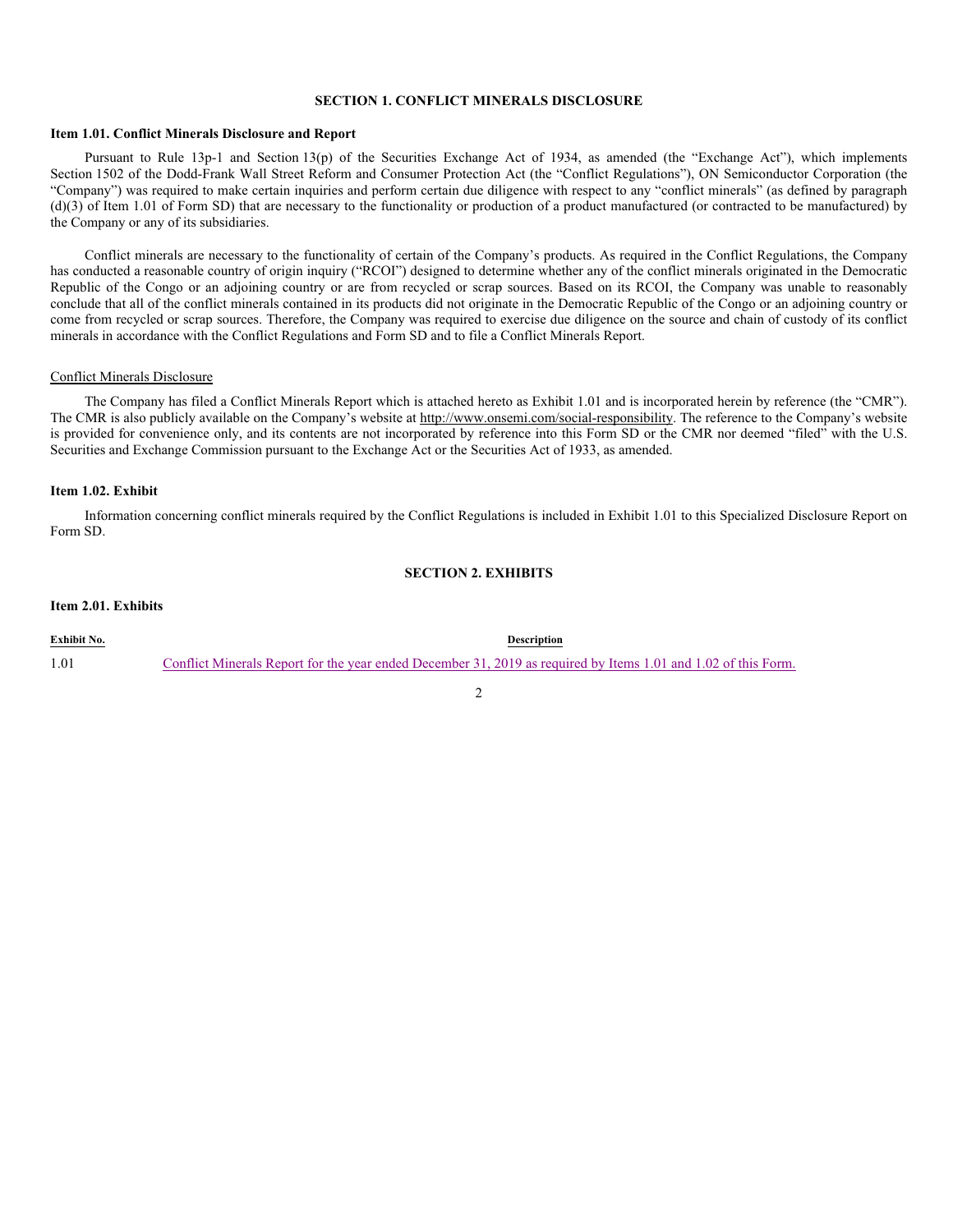### **SIGNATURES**

Pursuant to the requirements of the Securities Exchange Act of 1934, the registrant has duly caused this report to be signed on its behalf by the duly authorized undersigned.

> ON SEMICONDUCTOR CORPORATION (Registrant)

Date: May 22, 2020 By: /s/ GEORGE H. CAVE

Name: George H. Cave<br>Title: Executive Vice I Executive Vice President, General Counsel, Chief Compliance Officer, Chief Risk Officer, Chief Privacy Officer, and Secretary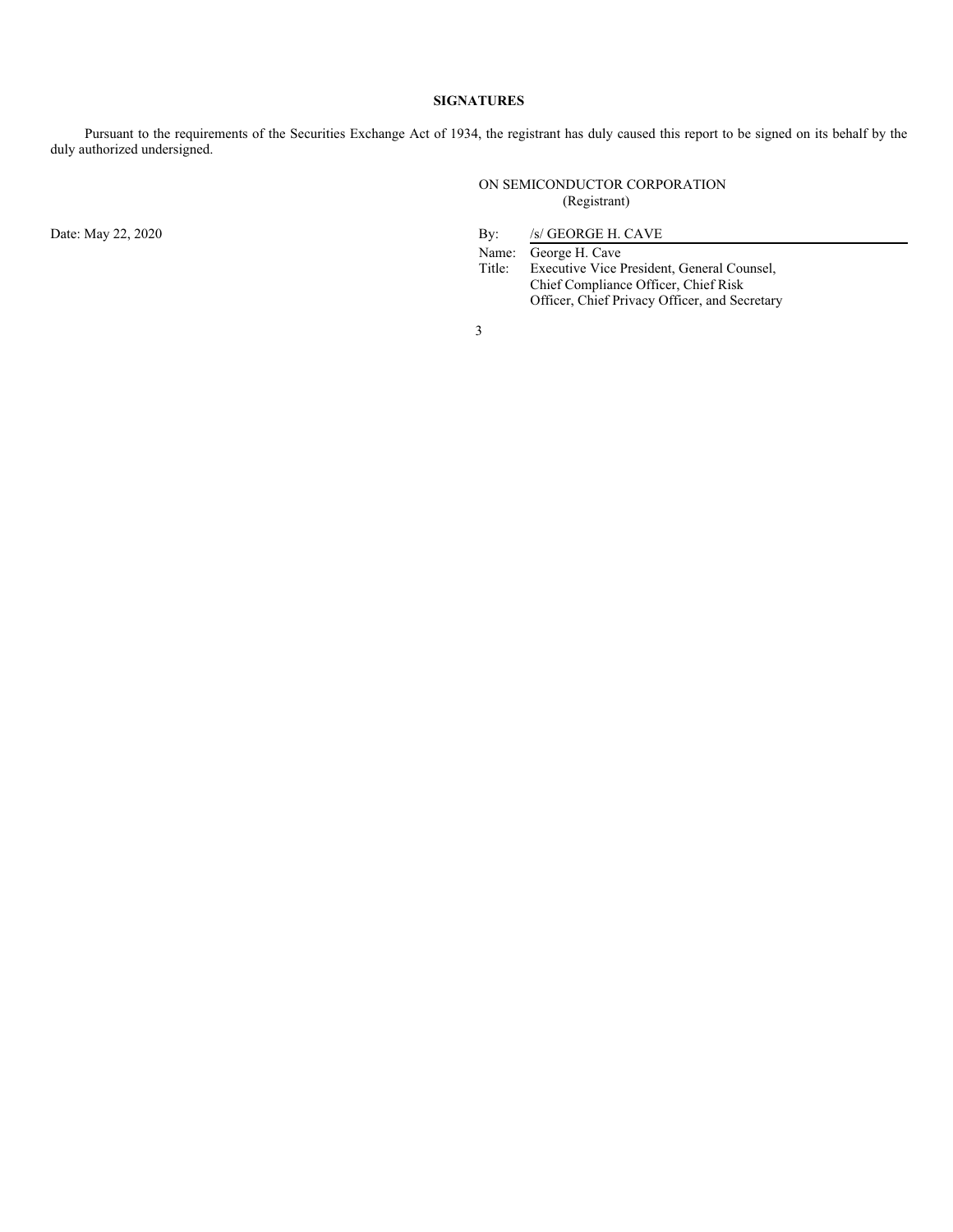

This unaudited Conflict Minerals Report (this "Report") of ON Semiconductor Corporation (the "Company," "ON Semiconductor," "we," or "us") for the year ended December 31, 2019 is attached as Exhibit 1.01 to the Form SD. This Report is also publicly available on the Company's website: http://www.onsemi.com/social-responsibility. The content of any website referred to in this Report is included for general information only and is not incorporated by reference in this Report.

Pursuant to Rule 13p-1 and Section 13(p) of the Securities Exchange Act of 1934, as amended, which implements Section 1502 of the Dodd-Frank Wall Street Reform and Consumer Protection Act (the "Conflict Regulations"), the Company was required to make certain inquiries and perform certain due diligence with respect to any "conflict minerals" (as defined by paragraph (d)(3) of Item 1.01 of Form SD) that are necessary to the functionality or production of a product manufactured (or contracted to be manufactured) by the Company or any of its subsidiaries.

The Company is a broad-based supplier of semiconductor components that serves a variety of end markets, including computing, automotive, consumer, industrial, communications, networking, aerospace/defense, and medical. Our extensive portfolio of sensors, power management, connectivity, custom and system on chip, analog, logic, timing, and discrete devices helps customers efficiently solve their design challenges in advanced electronic systems and products.

As a purchaser of products containing the minerals tantalum, tin, tungsten, or gold (collectively, "3TG") from suppliers for use in our manufacturing process, the Company continues to be concerned about the reports of violence and human rights violations resulting from the sourcing of such minerals from the Democratic Republic of the Congo and adjoining countries ("Covered Countries"). The Company's Corporate Social Responsibility Report, which addresses these concerns and other actions the Company is taking in the area of social responsibility, is available at http://www.onsemi.com/social-responsibility.

For purposes of this Report, the term "products" is used to describe products manufactured (or contracted to be manufactured) by the Company or any of its subsidiaries. As a result, when conducting its conflict minerals analysis as required by the Conflict Regulations, the Company has considered its sole product to be semiconductor components.

This Report describes the process undertaken for products that were manufactured, or contracted to be manufactured, during calendar year 2019 and that contain conflict minerals. This Report is unaudited, as an independent private sector audit is not required pursuant to guidance provided by the Securities and Exchange Commission (the "SEC").

As a result of its inquiry, the Company determined that conflict minerals are necessary to the functionality of the Company's products. In particular, these minerals provide internal electrically conductive connections to the various circuit elements required to manufacture a working semiconductor device and/or provide an electrically conductive path to connect the semiconductor device to the electronic application in which it is utilized.

Conflict minerals are obtained from multiple sources worldwide, and the Company does not desire to eliminate those originating in Covered Countries. However, the Company is committed to pursuing conflict free sourcing of minerals from our supply chain through collaboration with our suppliers, including through our activities as a member of the Responsible Business Alliance ("RBA") and a participant in the Responsible Minerals Initiative ("RMI"). As a member of the RMI, we are required to engage in reasonable due diligence with respect to our supply chain to assure such minerals are not being sourced from entities supporting armed conflict within the Covered Countries. The Company also recognizes the importance of supporting responsible mineral sourcing from the Covered Countries so as not to negatively impact the economies of those countries.

#### Due Diligence

In accordance with the Conflict Regulations, the Company conducted a reasonable country of origin inquiry ("RCOI") designed to determine whether any of the conflict minerals in its products originated in a Covered Country or are from recycled or scrap sources. Based on its RCOI, the Company was unable to reasonably conclude that all of its conflict minerals did not originate in a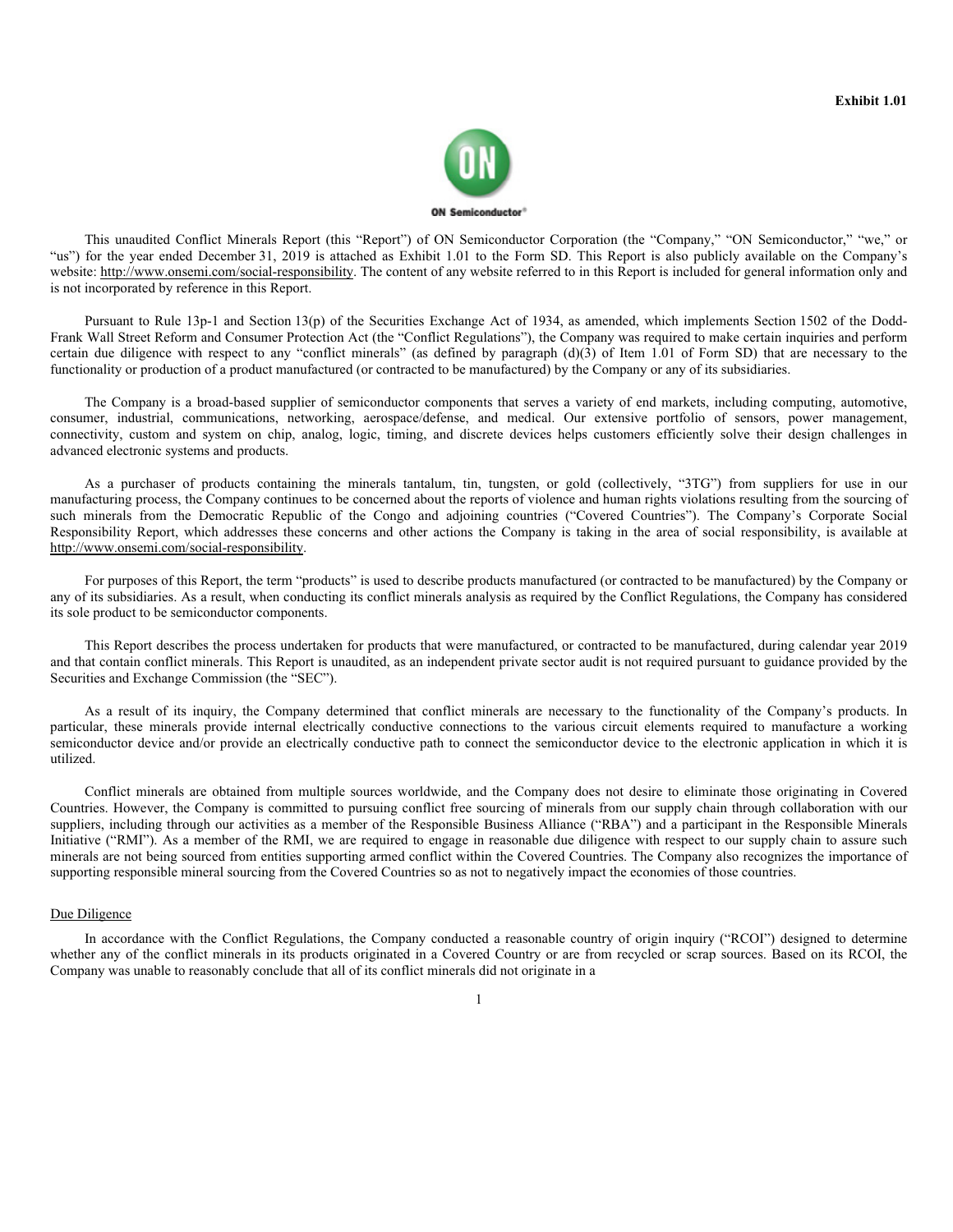Covered Country or come from recycled or scrap sources, and the Company continues its due diligence on the source and chain of custody of its conflict minerals. In connection with this supply chain due diligence, the Company used the Organisation for Economic Co-operation and Development ("OECD") Due Diligence Guidance for Responsible Supply Chains of Minerals from Conflict-Affected and High-Risk Areas (Third Edition, OECD 2016) and the related Supplements on tantalum, tin, tungsten, and gold (collectively, the "OECD Guidance") and, among other actions, implemented the following:

- *OECD: Step 1: Established a strong management system*
	- The Company continually reviews and updates policies as appropriate to reflect the procedures by which the Company and its suppliers should conduct due diligence related to conflict minerals.
	- The Company established an internal management team to support supply chain due diligence to institute a systematic process. The internal management team includes appropriate employees within the Company's quality, supply chain, finance, operations, and legal departments. The sustaining management team consists of quality, CSR, supply chain, and legal representatives. Additionally, the Corporate Governance and Nominating Committee of the Board of Directors of the Company reviews the program on a quarterly basis to track the progress towards the program's goals.
	- The Company is a member of the RBA and RMI and participates in the RMI as a member of its workgroups, including its smelter engagement team. Such participation allows members to learn from peer companies in the electronics industry regarding their conflict mineral plans, programs, and processes.
	- The Company utilized the form conflict minerals reporting template ("CMRT"), standardized by the RMI, to collect sourcing information from its suppliers in order to identify whether: (i) conflict minerals sourced by such suppliers originated in Covered Countries; and (ii) smelters and refiners (collectively, "smelters") in our supply chain have been validated as conformant in accordance with the Responsible Minerals Assurance Process ("RMAP") and cross-recognized certification programs which include the London Bullion Metal Association ("LBMA") Responsible Gold Certification and the Responsible Jewelry Council ("RJC") Responsible Jewelry Program Chain-of-Custody Certification.
	- In addition, a summary of conflict minerals and countries of origin information collected in connection with our RCOI and due diligence efforts is attached hereto as Appendix A.
	- The RMI developed an audit protocol for verification of entities as conformant with the RMAP in accordance with the OECD Guidance and in conjunction with complementary traceability schemes in the Covered Countries. The Conformant Smelter List is composed of entities that were determined to be conformant with the RMAP and that have been subject to an independent third party audit to assess whether the entity employed policies, practices, and procedures to source conflict free minerals. ON Semiconductor uses the Conformant Smelter List and any other lists that have been recognized by the RMI, including the LBMA and RJC lists for gold, for making conflict minerals determinations with respect to conflict minerals sourced by the Company. We are a member of the RMI and have access to RMI country of origin information for entities on the Conformant Smelter List.
	- The Company utilizes an internal compliance audit to assess and confirm that the due diligence approach followed by the Company is in accordance with OECD Guidance.
	- The Company established communication channels with customers and suppliers to inquire about conflict minerals and alert such entities about the risk of using non-RMAP sources and the grievance mechanisms under our conflict minerals program.
	- *OECD: Step 2: Risk identification and assessment / Identified supply chain risk*
	- The Company believes that it has identified 100% of the suppliers who provide it with 3TG through its supply chain diligence. From time to time, RMI releases CMRT revisions. The Company sent an outreach campaign letter requesting the latest CMRT from each of its suppliers.
	- The Company employs a third-party web-based software platform to collect, manage, review completeness, and

 $\mathcal{L}$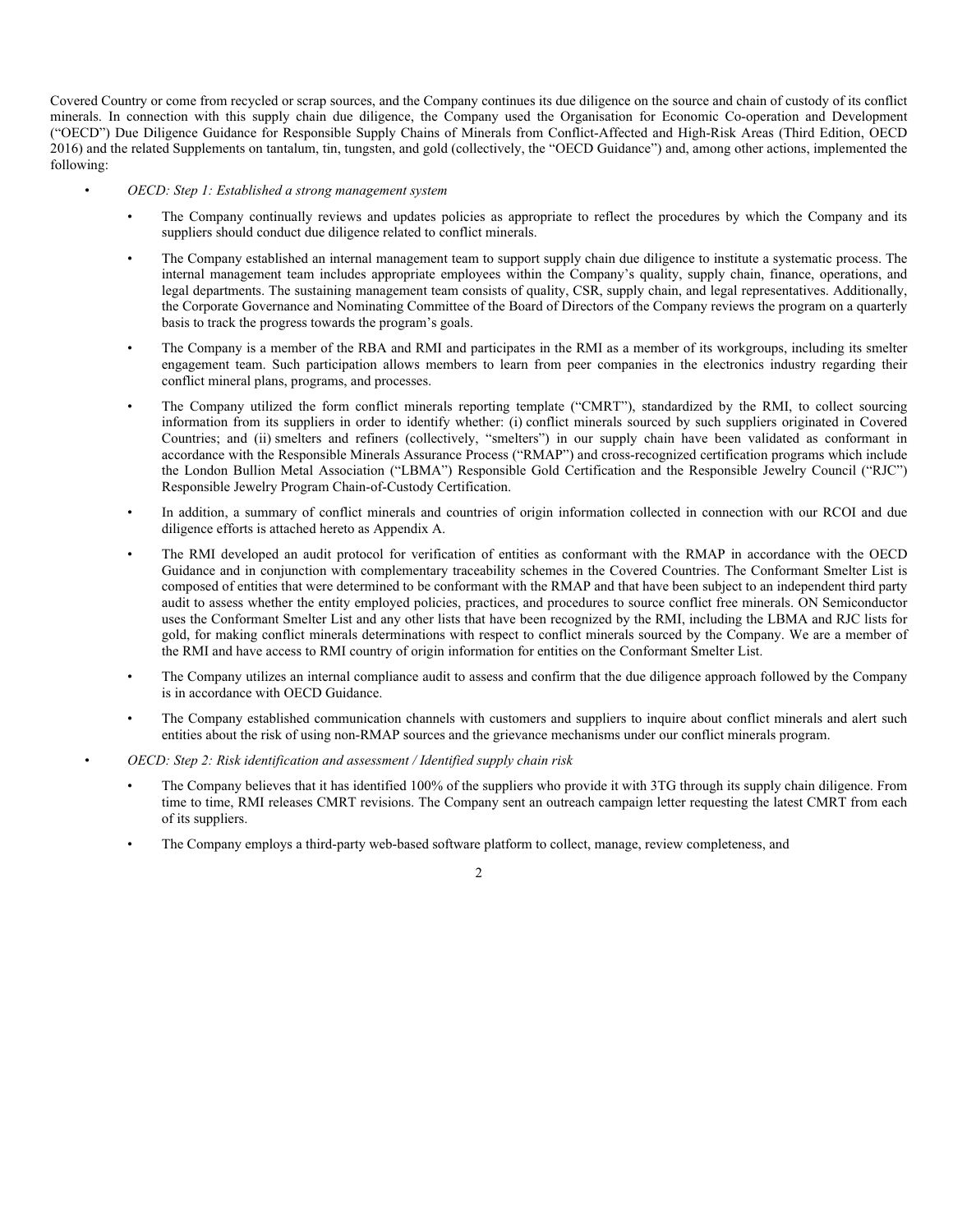aggregate the CMRT declarations received from its suppliers. This software ensures the Company has an auditable "chain of custody" regarding receipt of declarations and information received from suppliers and is also used to respond to inquiries from customers.

- The Company uses the RMI's RCOI report to identify suppliers using smelters that are conformant to a third-party audit program to assess related supply chain risks. The Company also utilizes the RMI's RCOI report to diligence and confirm certain information from its suppliers.
- The Company's conflict minerals team reviews all CMRT responses for completeness and consistency with the latest CMRT revision. As of December 31, 2019, the Company had received and reviewed CMRT submissions from 100% of its suppliers.
- *OECD Step 3: Strategy to respond to identified risks / Implemented strategy to address that risk*
	- The Company's conflict minerals team reviews and updates its own company-level CMRT on a monthly basis to identify any risks in the supply chain for non-RMAP conformant smelters reported by suppliers in their submitted CMRTs.
		- Outreach or encouragement letters are sent to suppliers to remove or replace non-RMAP conformant smelters. The Company contacts suppliers and regularly sends out reminder emails to request responses or updates.
		- As part of the RMI Smelter Engagement Team campaign, outreach or encouragement letters are also sent directly by the Company's conflict minerals coordinator to non-RMAP conformant smelters.
	- The Company conducts a risk assessment of all suppliers, and suppliers are rated using an internally-developed risk matrix system based on the CMRT submitted. Each supplier is assigned a risk rating ranging from "Low Risk" to "Critical Risk," as further described below:
		- "Low Risk" means that a supplier is using 100% RMAP conformant smelters with a publicly-posted conflict minerals policy.
		- "Medium Risk" means that a supplier is using an active or non-conformant smelter but one which is identified as eligible to participate in the RMAP (or otherwise does not meet the criteria for Low Risk above).
		- "High Risk" or "Critical Risk" means that a supplier is either using unknown/alleged smelters or has no conflict minerals policy.



• As in 2018, at the end of 2019, 100% of our suppliers received a "Low Risk" rating.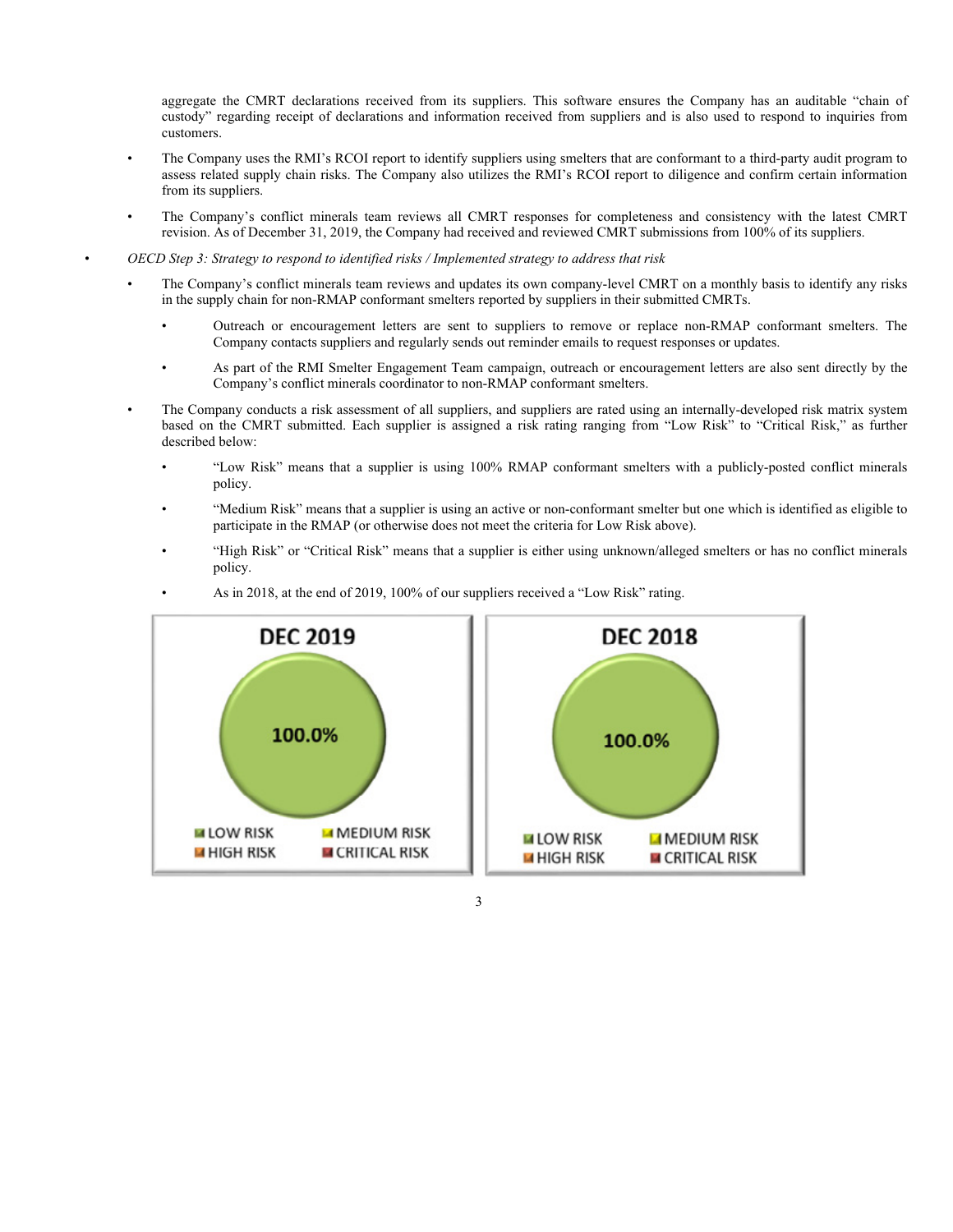- At least once per year, or whenever there is a major CMRT revision release, all suppliers receive a letter through a third party solution provider for the Company's conflict free minerals campaign requesting them to:
	- continue to source ONLY from RMAP conformant smelters;
	- remove or replace non-conformant smelters;
	- report immediately any risks or whenever smelters become non-RMAP conformant; and
	- identify all conflict minerals smelters in their supply chain and report back to the Company a completed latest CMRT.
- The status of suppliers' CMRTs is discussed internally in monthly reviews with the conflict minerals team and reported to senior management.
- *OECD Step 4: Smelter audits / Independent auditing of smelters*
	- The Company's conflict minerals coordinators are members of the RMI working teams that continue to encourage smelters to participate in the RMAP. To that end, the Company approaches, through direct communication and smelter outreach, both the smelters and their customers (the Company's suppliers) in our supply chain. The Company also contributes to thought leadership and participates in the relevant workgroups and taskforces within industry organizations and industry mechanisms.
- *OECD Step 5: Report on supply chain due diligence / Inherent limitations on due diligence measures*
	- The Company is an indirect purchaser of conflict minerals, and its due diligence measures provide reasonable, not absolute, assurance regarding the source and chain of custody of conflict minerals. The Company's due diligence processes seek data from its direct suppliers and those suppliers seek similar information within their supply chains to identify the original sources of the conflict minerals. We also rely, to a large extent, on information collected and provided by independent third party audit programs. Such sources of information may produce inaccurate or incomplete information and may be subject to fraud.
	- The Company prepares and submits a Conflict Minerals Report to the SEC on an annual basis. This report is made available to the public and posted on the Company's website.
	- The Company publicly posts and regularly updates its own company-level CMRT on its website at https://www.onsemi.com/pub/Collateral/CMRTRM.XLSX.

#### Due Diligence Results

Appendix B sets forth a list of smelters, provided by the Company's suppliers, from which the Company obtains certain of its products, including mineral type and standard smelter names. As described below, as of December 31, 2019, 100% of such smelters are on the RMAP Conformant Smelter List (the "Conformant Smelter List"). Although most of our suppliers provide us with product-level declarations, some of our suppliers continue to provide information at the "company" level. Declarations at the "company" level do not limit the information provided on smelters to those specific to the products that the supplier provides to us. Accordingly, the list of smelters that we include is likely to contain more facilities than those that actually process or refine the conflict minerals contained in our products.

As a result of its continuous due diligence with suppliers and smelters through RMI's smelter engagement team, information provided by its suppliers and other information available to it indicates that all of the smelters used were 100% RMAP conformant at the end of each of the 2019 and 2018 fiscal years as described in the chart below. The smelters or refiners statuses utilized in the chart below are defined as follows:

• "Conformant" means that a smelter has been audited and found conformant with the relevant RMAP protocol and is included in the CMRT Standard Smelter List.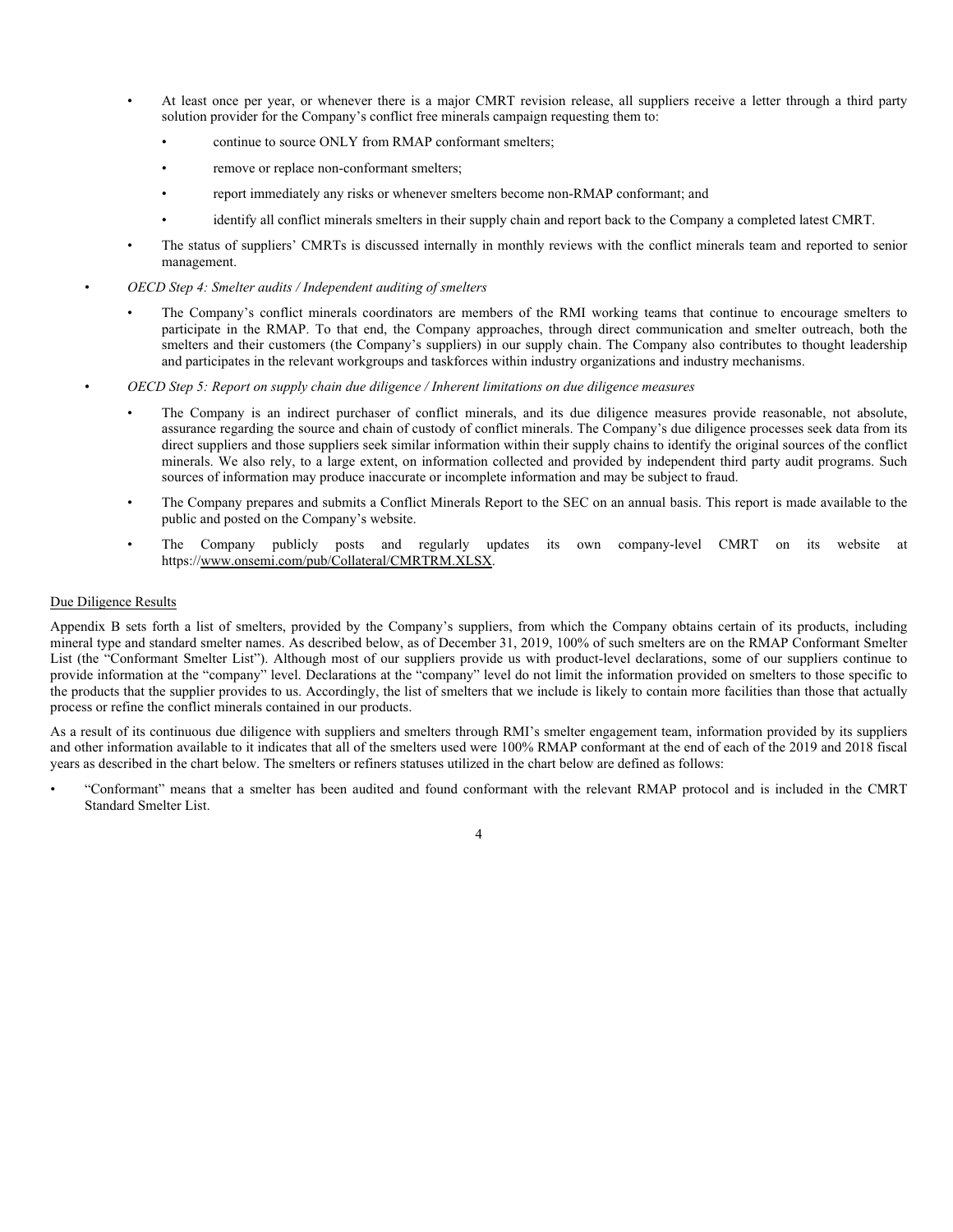- "Active" means that a smelter has engaged in the RMAP program but has not yet been determined to be conformant and is included in the CMRT Standard Smelter List.
- "Non-conformant" means that a smelter meets the definition of a smelter or refiner, is identified as an eligible smelter, has been audited but found not conformant under the RMAP standard, and is included in the CMRT Standard Smelter List.
- "Not Eligible" means that a smelter does not meet the definition of a smelter or refiner or is otherwise ineligible for the RMAP and is not included in the CMRT Standard Smelter List. This includes any alleged or unknown smelter that requires more research.



## Mitigation of Risk Related to Benefiting Armed Groups

The Company continues to improve its processes and procedures to mitigate the risk that its necessary conflict minerals benefit armed groups. In particular, the Company has taken a number of steps to improve its due diligence processes, including, but not limited to, the following:

- The Company has incorporated conflict minerals compliance requirements into its supplier handbook for all suppliers.
- The Company has incorporated conflict minerals requirements and checkpoints into its business processes for new product introduction, new supplier qualification, and change management.
- The Company reviews and evaluates supplier data that it receives, including by comparison with RMI's RCOI report and other available data, with a view to increasing the reliability of its information and processes and the completeness and accuracy of such information.
- If a smelter becomes non-RMAP conformant at any time, the Company will send an outreach letter directly to such smelter and to the 3TG suppliers using it.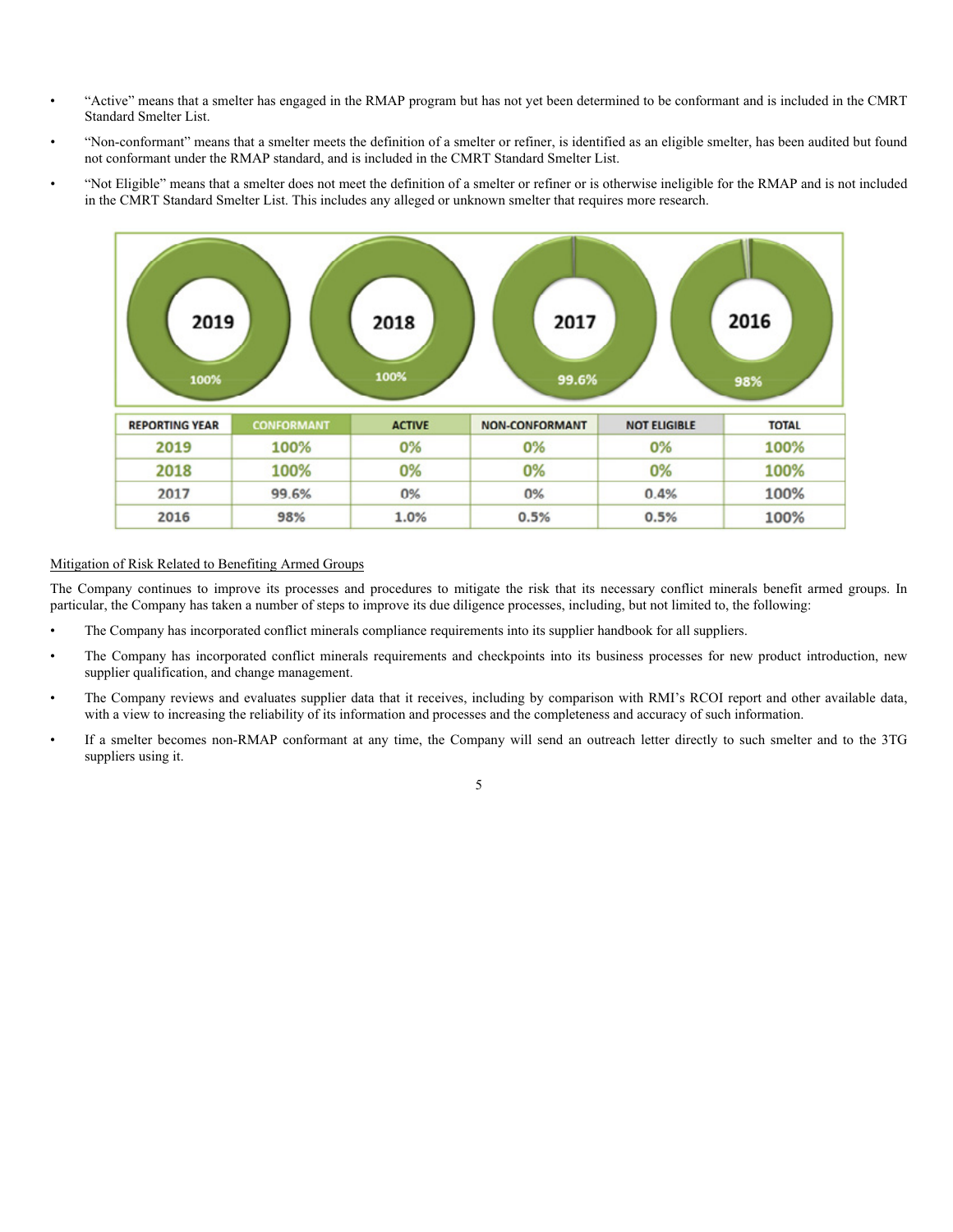## **APPENDIX A**

Below is a summary of the minerals used in ON Semiconductor products and country of origin information, collected as a result of the Company's RCOI and due diligence from all suppliers based on information available to the Company as of December 31, 2019.

| Angola                            | Hungary          | Portugal                                             |
|-----------------------------------|------------------|------------------------------------------------------|
| Argentina                         | India            | Puerto Rico                                          |
| Australia                         | Indonesia        | Oatar                                                |
| Austria                           | Iran             | Romania                                              |
| Azerbaijan                        | Ireland          | <b>Russian Federation</b>                            |
| <b>Belarus</b>                    | Israel           | Rwanda                                               |
| Belgium                           | Italy            | Saudi Arabia                                         |
| Benin                             | Ivory Coast      | Senegal                                              |
| Bolivia                           | Japan            | Serbia                                               |
| Bolivia (Plurinational State of)  | Jordan           | Sierra Leone                                         |
| <b>Botswana</b>                   | Kazakhstan       | Singapore                                            |
| <b>Brazil</b>                     | Kazakhstan       | Slovakia                                             |
| <b>Burkina Faso</b>               | Kenya            | Slovenia                                             |
| Burundi                           | Laos             | Solomon Islands                                      |
| Canada                            | Latvia           | Somaliland                                           |
| Chile                             | Lebanon          | South Africa                                         |
| China                             | Liberia          | South Korea                                          |
| Colombia                          | Lithuania        | Spain                                                |
| Congo, Democratic Republic of the | Luxembourg       | Sudan                                                |
| Croatia                           | Madagascar       | Suriname                                             |
| Cuba                              | Malaysia         | Swaziland                                            |
| Cyprus                            | Mali             | Sweden                                               |
| Czech Republic                    | Malta            | Switzerland                                          |
| Denmark                           | Mauritania       | Taiwan                                               |
| Dominican Republic                | Mexico           | Tajikistan                                           |
| Ecuador                           | Monaco           | Tanzania                                             |
| Egypt                             | Mongolia         | Thailand                                             |
| El Salvador                       | Morocco          | Togo                                                 |
| Eritrea                           | Mozambique       | Tunisia                                              |
| Estonia                           | Myanmar          | Turkey                                               |
| Ethiopia                          | Namibia          | Uganda                                               |
| Fiji                              | Netherlands      | Ukraine                                              |
| Finland                           | New Zealand      | <b>United Arab Emirates</b>                          |
| France                            | Nicaragua        | United Kingdom of Great Britain and Northern Ireland |
| Gabon                             | Niger            | United States of America                             |
| Georgia                           | Nigeria          | Uruguay                                              |
| Germany                           | Norway           | Uzbekistan                                           |
| Ghana                             | Pakistan         | Venezuela                                            |
| Guatemala                         | Panama           | Vietnam                                              |
| Guinea                            | Papua New Guinea | Yemen                                                |
| Guyana                            | Peru             | Zimbabwe                                             |
| Honduras                          | Philippines      |                                                      |
| <b>Hong Kong</b>                  | Poland           |                                                      |
|                                   |                  |                                                      |

A-1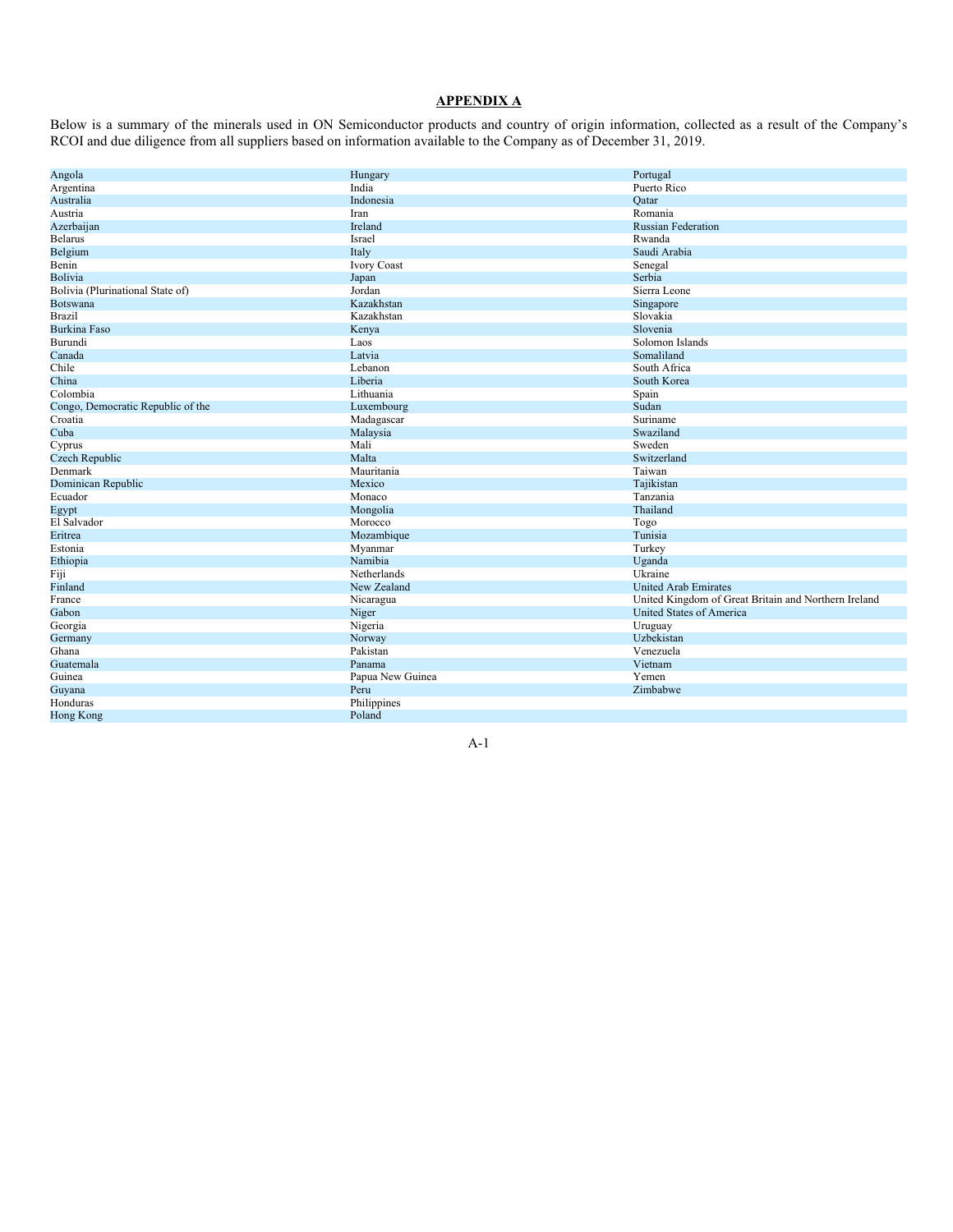## **APPENDIX B**

## **CONFLICT MINERALS SOURCING INFORMATION\* (as of December 31, 2019)**

| SN | <b>METAL</b> | $\mathbf{CID}$ | <b>STANDARD SMELTER NAME</b>                                    | <b>SMELTER COUNTRY</b>      |
|----|--------------|----------------|-----------------------------------------------------------------|-----------------------------|
|    | Gold         | CID002763      | 8853 S.p.A.                                                     | <b>ITALY</b>                |
| 2  | Gold         | CID000015      | <b>Advanced Chemical Company</b>                                | UNITED STATES OF AMERICA    |
| 3  | Gold         | CID000019      | Aida Chemical Industries Co., Ltd.                              | <b>JAPAN</b>                |
| 4  | Gold         | CID000035      | Allgemeine Gold-und Silberscheideanstalt A.G.                   | <b>GERMANY</b>              |
| 5  | Gold         | CID000041      | Almalyk Mining and Metallurgical Complex (AMMC)                 | <b>UZBEKISTAN</b>           |
| 6  | Gold         | CID000058      | AngloGold Ashanti Corrego do Sitio Mineracao                    | <b>BRAZIL</b>               |
| 7  | Gold         | CID000077      | Argor-Heraeus S.A.                                              | <b>SWITZERLAND</b>          |
| 8  | Gold         | CID000082      | Asahi Pretec Corp.                                              | <b>JAPAN</b>                |
| 9  | Gold         | CID000924      | Asahi Refining Canada Ltd.                                      | <b>CANADA</b>               |
| 10 | Gold         | CID000920      | Asahi Refining USA Inc.                                         | UNITED STATES OF AMERICA    |
| 11 | Gold         | CID000090      | Asaka Riken Co., Ltd.                                           | <b>JAPAN</b>                |
| 12 | Gold         | CID002850      | AU Traders and Refiners                                         | <b>SOUTH AFRICA</b>         |
| 13 | Gold         | CID002863      | <b>Bangalore Refinery</b>                                       | <b>INDIA</b>                |
| 14 | Gold         | CID000113      | Aurubis AG                                                      | <b>GERMANY</b>              |
| 15 | Gold         | CID000128      | Bangko Sentral ng Pilipinas (Central Bank of the Philippines)   | <b>PHILIPPINES</b>          |
| 16 | Gold         | CID000157      | <b>Boliden AB</b>                                               | <b>SWEDEN</b>               |
| 17 | Gold         | CID000176      | C. Hafner GmbH $+$ Co. KG                                       | <b>GERMANY</b>              |
| 18 | Gold         | CID000185      | CCR Refinery-Glencore Canada Corporation                        | <b>CANADA</b>               |
| 19 | Gold         | CID000189      | Cendres + Metaux S.A.                                           | <b>SWITZERLAND</b>          |
| 20 | Gold         | CID000233      | Chimet S.p.A.                                                   | <b>ITALY</b>                |
| 21 | Gold         | CID000264      | Chugai Mining                                                   | <b>JAPAN</b>                |
| 22 | Gold         | CID000362      | DODUCO Contacts and Refining GmbH                               | <b>GERMANY</b>              |
| 23 | Gold         | CID000401      | Dowa                                                            | <b>JAPAN</b>                |
| 24 | Gold         | CID003195      | DS PRETECH Co., Ltd.                                            | KOREA, REPUBLIC OF          |
| 25 | Gold         | CID000359      | DSC (Do Sung Corporation)                                       | KOREA, REPUBLIC OF          |
| 26 | Gold         | CID000425      | Eco-System Recycling Co., Ltd.                                  | <b>JAPAN</b>                |
| 27 | Gold         | CID002561      | <b>Emirates Gold DMCC</b>                                       | <b>UNITED ARAB EMIRATES</b> |
| 28 | Gold         | CID002459      | Geib Refining Corporation                                       | UNITED STATES OF AMERICA    |
| 29 | Gold         | CID002243      | Gold Refinery of Zijin Mining Group Co., Ltd.                   | <b>CHINA</b>                |
| 30 | Gold         | CID000689      | HeeSung Metal Ltd.                                              | KOREA, REPUBLIC OF          |
| 31 | Gold         | CID000694      | Heimerle + Meule GmbH                                           | <b>GERMANY</b>              |
| 32 | Gold         | CID000707      | Heraeus Metals Hong Kong Ltd.                                   | <b>CHINA</b>                |
| 33 | Gold         | CID000711      | Heraeus Precious Metals GmbH & Co. KG                           | <b>GERMANY</b>              |
| 34 | Gold         | CID000801      | Inner Mongolia Qiankun Gold and Silver Refinery Share Co., Ltd. | <b>CHINA</b>                |
| 35 | Gold         | CID000807      | Ishifuku Metal Industry Co., Ltd.                               | <b>JAPAN</b>                |
| 36 | Gold         | CID000814      | Istanbul Gold Refinery                                          | <b>TURKEY</b>               |
| 37 | Gold         | CID002765      | Italpreziosi                                                    | <b>ITALY</b>                |
| 38 | Gold         | CID000823      | Japan Mint                                                      | <b>JAPAN</b>                |
| 39 | Gold         | CID000855      | Jiangxi Copper Co., Ltd.                                        | <b>CHINA</b>                |
| 40 | Gold         | CID000929      | <b>JSC</b> Uralelectromed                                       | <b>RUSSIAN FEDERATION</b>   |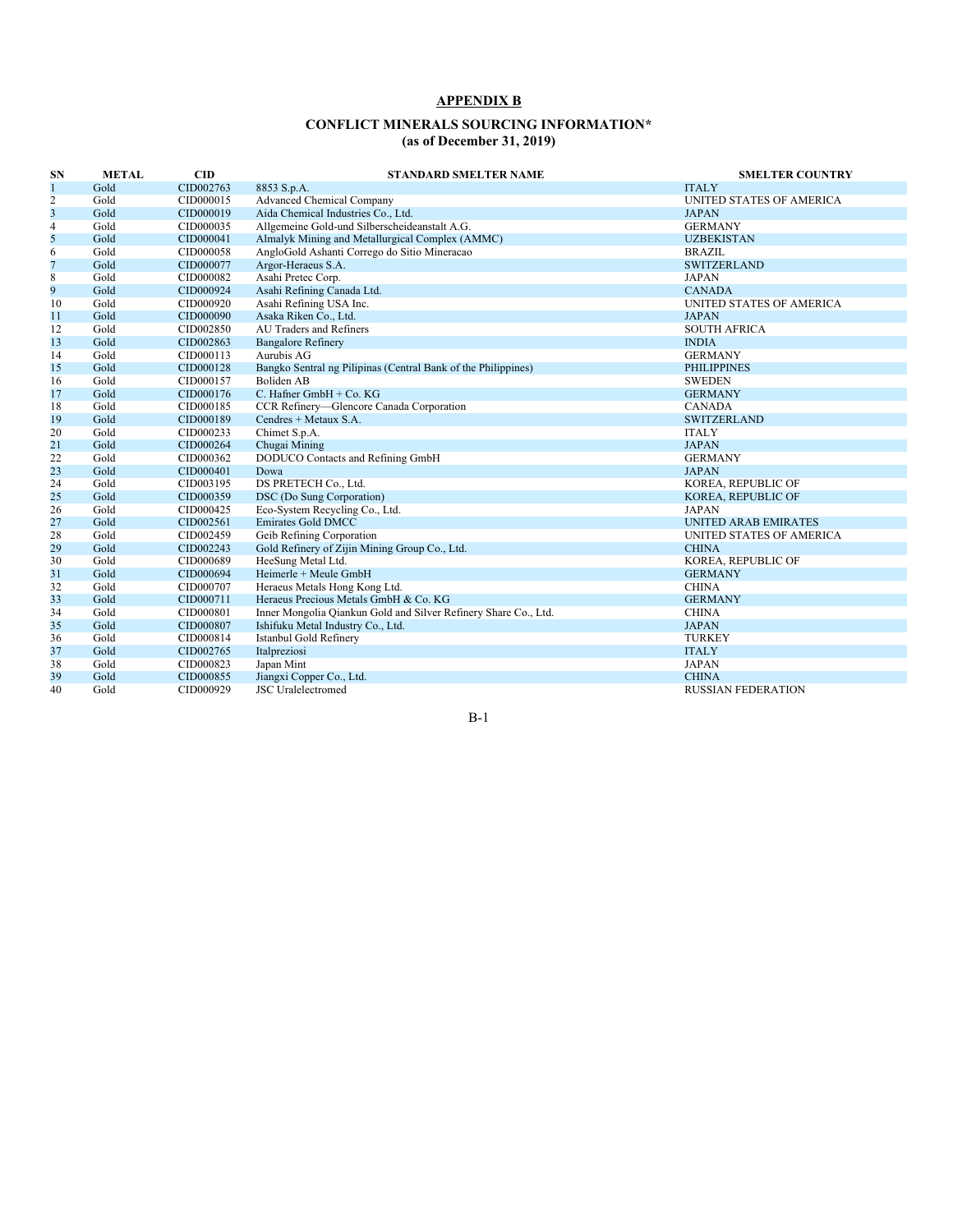| <b>SN</b> | <b>METAL</b> | $\mathbf{CID}$ | <b>STANDARD SMELTER NAME</b>                                                | <b>SMELTER COUNTRY</b>    |
|-----------|--------------|----------------|-----------------------------------------------------------------------------|---------------------------|
| 41        | Gold         | CID000937      | JX Nippon Mining & Metals Co., Ltd.                                         | <b>JAPAN</b>              |
| 42        | Gold         | CID000957      | Kazzinc                                                                     | <b>KAZAKHSTAN</b>         |
| 43        | Gold         | CID000969      | Kennecott Utah Copper LLC                                                   | UNITED STATES OF AMERICA  |
| 44        | Gold         | CID002511      | KGHM Polska Miedz Spolka Akcyjna                                            | <b>POLAND</b>             |
| 45        | Gold         | CID000981      | Kojima Chemicals Co., Ltd.                                                  | <b>JAPAN</b>              |
| 46        | Gold         | CID002605      | Korea Zinc Co., Ltd.                                                        | KOREA, REPUBLIC OF        |
| 47        | Gold         | CID001029      | Kyrgyzaltyn JSC                                                             | <b>KYRGYZSTAN</b>         |
| 48        | Gold         | CID002762      | L'Orfebre S.A.                                                              | <b>ANDORRA</b>            |
| 49        | Gold         | CID001078      | LS-NIKKO Copper Inc.                                                        | KOREA, REPUBLIC OF        |
| 50        | Gold         | CID002606      | Marsam Metals                                                               | <b>BRAZIL</b>             |
| 51        | Gold         | CID001113      | Materion                                                                    | UNITED STATES OF AMERICA  |
| 52        | Gold         | CID001119      | Matsuda Sangyo Co., Ltd.                                                    | <b>JAPAN</b>              |
| 53        | Gold         | CID001149      | Metalor Technologies (Hong Kong) Ltd.                                       | <b>CHINA</b>              |
| 54        | Gold         | CID001152      | Metalor Technologies (Singapore) Pte., Ltd.                                 | <b>SINGAPORE</b>          |
| 55        | Gold         | CID001147      | Metalor Technologies (Suzhou) Ltd.                                          | <b>CHINA</b>              |
| 56        | Gold         | CID001153      | Metalor Technologies S.A.                                                   | <b>SWITZERLAND</b>        |
| 57        | Gold         | CID001157      | Metalor USA Refining Corporation                                            | UNITED STATES OF AMERICA  |
| 58        | Gold         | CID001161      | Metalurgica Met-Mex Penoles S.A. De C.V.                                    | MEXICO                    |
| 59        | Gold         | CID001188      | Mitsubishi Materials Corporation                                            | <b>JAPAN</b>              |
| 60        | Gold         | CID001193      | Mitsui Mining and Smelting Co., Ltd.                                        | <b>JAPAN</b>              |
| 61        | Gold         | CID002509      | MMTC-PAMP India Pvt., Ltd.                                                  | <b>INDIA</b>              |
| 62        | Gold         | CID001204      | Moscow Special Alloys Processing Plant                                      | <b>RUSSIAN FEDERATION</b> |
| 63        | Gold         | CID001220      | Nadir Metal Rafineri San. Ve Tic. A.S.                                      | <b>TURKEY</b>             |
| 64        | Gold         | CID001259      | Nihon Material Co., Ltd.                                                    | <b>JAPAN</b>              |
| 65        | Gold         | CID002779      | Ogussa Osterreichische Gold- und Silber-Scheideanstalt GmbH                 | <b>AUSTRIA</b>            |
| 66        | Gold         | CID001325      | Ohura Precious Metal Industry Co., Ltd.                                     | <b>JAPAN</b>              |
| 67        | Gold         | CID001326      | OJSC "The Gulidov Krasnoyarsk Non-Ferrous Metals Plant" (OJSC Krastsvetmet) | <b>RUSSIAN FEDERATION</b> |
| 68        | Gold         | CID000493      | <b>OJSC Novosibirsk Refinery</b>                                            | <b>RUSSIAN FEDERATION</b> |
| 69        | Gold         | CID001352      | PAMP S.A.                                                                   | <b>SWITZERLAND</b>        |
| 70        | Gold         | CID002919      | Planta Recuperadora de Metales SpA                                          | <b>CHILE</b>              |
| 71        | Gold         | CID001386      | Prioksky Plant of Non-Ferrous Metals                                        | <b>RUSSIAN FEDERATION</b> |
| 72        | Gold         | CID001397      | PT Aneka Tambang (Persero) Tbk                                              | <b>INDONESIA</b>          |
| 73        | Gold         | CID001498      | PX Precinox S.A.                                                            | <b>SWITZERLAND</b>        |
| 74        | Gold         | CID001512      | Rand Refinery (Pty) Ltd.                                                    | <b>SOUTH AFRICA</b>       |
| 75        | Gold         | CID002582      | REMONDIS PMR B.V.                                                           | <b>NETHERLANDS</b>        |
| 76        | Gold         | CID001534      | Royal Canadian Mint                                                         | <b>CANADA</b>             |
| 77        | Gold         | CID002761      | <b>SAAMP</b>                                                                | <b>FRANCE</b>             |
| 78        | Gold         | CID002973      | Safimet S.p.A                                                               | <b>ITALY</b>              |
| 79        | Gold         | CID001555      | <b>Samduck Precious Metals</b>                                              | KOREA, REPUBLIC OF        |
| 80        | Gold         | CID002777      | SAXONIA Edelmetalle GmbH                                                    | <b>GERMANY</b>            |
| 81        | Gold         | CID001585      | SEMPSA Joyeria Plateria S.A.                                                | <b>SPAIN</b>              |
| 82        | Gold         | CID001622      | Shandong Zhaojin Gold & Silver Refinery Co., Ltd.                           | <b>CHINA</b>              |
| 83        | Gold         | CID001736      | Sichuan Tianze Precious Metals Co., Ltd.                                    | <b>CHINA</b>              |
| 84        | Gold         | CID002516      | Singway Technology Co., Ltd.                                                | TAIWAN, PROVINCE OF CHINA |
| 85        | Gold         | CID001756      | SOE Shyolkovsky Factory of Secondary Precious Metals                        | <b>RUSSIAN FEDERATION</b> |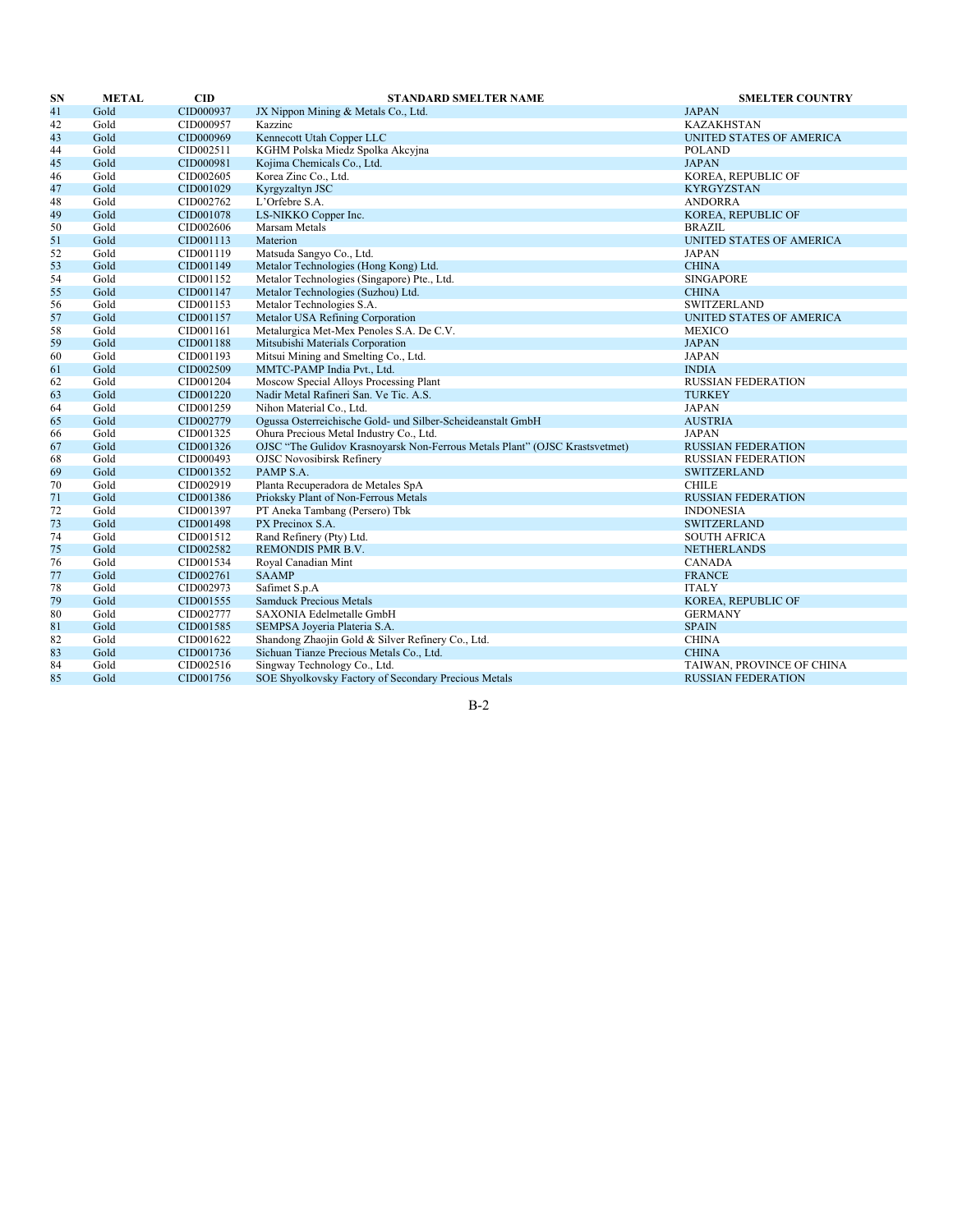| <b>SN</b> | <b>METAL</b> | $\mathbf{CID}$ | <b>STANDARD SMELTER NAME</b>                        | <b>SMELTER COUNTRY</b>    |
|-----------|--------------|----------------|-----------------------------------------------------|---------------------------|
| 86        | Gold         | CID001761      | Solar Applied Materials Technology Corp.            | TAIWAN, PROVINCE OF CHINA |
| 87        | Gold         | CID001798      | Sumitomo Metal Mining Co., Ltd.                     | <b>JAPAN</b>              |
| 88        | Gold         | CID002918      | SungEel HiMetal Co., Ltd.                           | KOREA, REPUBLIC OF        |
| 89        | Gold         | CID002580      | T.C.A S.p.A                                         | <b>ITALY</b>              |
| 90        | Gold         | CID001875      | Tanaka Kikinzoku Kogyo K.K.                         | <b>JAPAN</b>              |
| 91        | Gold         | CID001916      | The Refinery of Shandong Gold Mining Co., Ltd.      | <b>CHINA</b>              |
| 92        | Gold         | CID001938      | Tokuriki Honten Co., Ltd.                           | <b>JAPAN</b>              |
| 93        | Gold         | CID001955      | Torecom                                             | KOREA, REPUBLIC OF        |
| 94        | Gold         | CID001977      | Umicore Brasil Ltda.                                | <b>BRAZIL</b>             |
| 95        | Gold         | CID002314      | Umicore Precious Metals Thailand                    | THAILAND                  |
| 96        | Gold         | CID001980      | Umicore S.A. Business Unit Precious Metals Refining | <b>BELGIUM</b>            |
| 97        | Gold         | CID001993      | United Precious Metal Refining, Inc.                | UNITED STATES OF AMERICA  |
| 98        | Gold         | CID002003      | Valcambi S.A.                                       | <b>SWITZERLAND</b>        |
| 99        | Gold         | CID002030      | Western Australian Mint (T/a The Perth Mint)        | <b>AUSTRALIA</b>          |
| 100       | Gold         | CID002778      | WIELAND Edelmetalle GmbH                            | <b>GERMANY</b>            |
| 101       | Gold         | CID002100      | Yamakin Co., Ltd.                                   | <b>JAPAN</b>              |
| 102       | Gold         | CID002129      | Yokohama Metal Co., Ltd.                            | <b>JAPAN</b>              |
| 103       | Gold         | CID002224      | Zhongyuan Gold Smelter of Zhongjin Gold Corporation | <b>CHINA</b>              |
| 104       | Tantalum     | CID000092      | Asaka Riken Co., Ltd.                               | <b>JAPAN</b>              |
| 105       | Tantalum     | CID000211      | Changsha South Tantalum Niobium Co., Ltd.           | <b>CHINA</b>              |
| 106       | Tantalum     | CID002504      | D Block Metals, LLC                                 | UNITED STATES OF AMERICA  |
| 107       | Tantalum     | CID000456      | Exotech Inc.                                        | UNITED STATES OF AMERICA  |
| 108       | Tantalum     | CID000460      | F&X Electro-Materials Ltd.                          | <b>CHINA</b>              |
| 109       | Tantalum     | CID002505      | FIR Metals & Resource Ltd.                          | <b>CHINA</b>              |
| 110       | Tantalum     | CID002558      | Global Advanced Metals Aizu                         | <b>JAPAN</b>              |
| 111       | Tantalum     | CID002557      | Global Advanced Metals Boyertown                    | UNITED STATES OF AMERICA  |
| 112       | Tantalum     | CID000616      | Guangdong Zhiyuan New Material Co., Ltd.            | <b>CHINA</b>              |
| 113       | Tantalum     | CID002544      | H.C. Starck Co., Ltd.                               | THAILAND                  |
| 114       | Tantalum     | CID002547      | H.C. Starck Hermsdorf GmbH                          | <b>GERMANY</b>            |
| 115       | Tantalum     | CID002548      | H.C. Starck Inc.                                    | UNITED STATES OF AMERICA  |
| 116       | Tantalum     | CID002549      | H.C. Starck Ltd.                                    | <b>JAPAN</b>              |
| 117       | Tantalum     | CID002550      | H.C. Starck Smelting GmbH & Co. KG                  | <b>GERMANY</b>            |
| 118       | Tantalum     | CID002545      | H.C. Starck Tantalum and Niobium GmbH               | <b>GERMANY</b>            |
| 119       | Tantalum     | CID002492      | Hengyang King Xing Lifeng New Materials Co., Ltd.   | <b>CHINA</b>              |
| 120       | Tantalum     | CID002512      | Jiangxi Dinghai Tantalum & Niobium Co., Ltd.        | <b>CHINA</b>              |
| 121       | Tantalum     | CID002842      | Jiangxi Tuohong New Raw Material                    | <b>CHINA</b>              |
| 122       | Tantalum     | CID003191      | Jiujiang Janny New Material Co., Ltd.               | <b>CHINA</b>              |
| 123       | Tantalum     | CID000914      | JiuJiang JinXin Nonferrous Metals Co., Ltd.         | <b>CHINA</b>              |
| 124       | Tantalum     | CID000917      | Jiujiang Tanbre Co., Ltd.                           | <b>CHINA</b>              |
| 125       | Tantalum     | CID002506      | Jiujiang Zhongao Tantalum & Niobium Co., Ltd.       | <b>CHINA</b>              |
| 126       | Tantalum     | CID002539      | <b>KEMET Blue Metals</b>                            | <b>MEXICO</b>             |
| 127       | Tantalum     | CID002568      | <b>KEMET Blue Powder</b>                            | UNITED STATES OF AMERICA  |
| 128       | Tantalum     | CID001076      | LSM Brasil S.A.                                     | <b>BRAZIL</b>             |
| 129       | Tantalum     | CID001163      | Metallurgical Products India Pvt., Ltd.             | <b>INDIA</b>              |
| 130       | Tantalum     | CID001175      | Mineracao Taboca S.A.                               | <b>BRAZIL</b>             |
|           |              |                |                                                     |                           |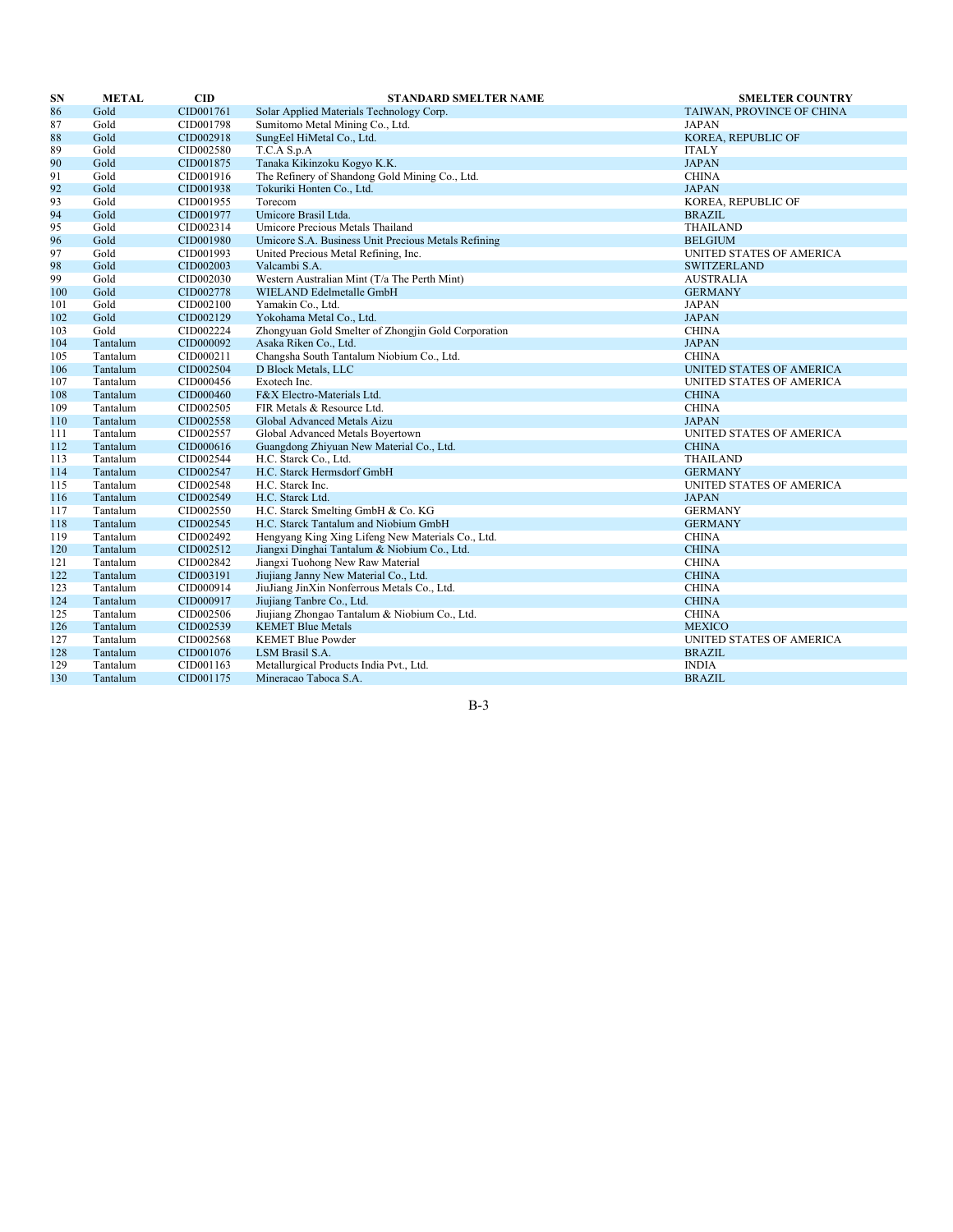| SN  | <b>METAL</b> | $\overline{\text{CID}}$ | <b>STANDARD SMELTER NAME</b>                                                  | <b>SMELTER COUNTRY</b>                               |
|-----|--------------|-------------------------|-------------------------------------------------------------------------------|------------------------------------------------------|
| 131 | Tantalum     | CID001192               | Mitsui Mining and Smelting Co., Ltd.                                          | <b>JAPAN</b>                                         |
| 132 | Tantalum     | CID001277               | Ningxia Orient Tantalum Industry Co., Ltd.                                    | <b>CHINA</b>                                         |
| 133 | Tantalum     | CID002847               | Power Resources Ltd.                                                          | MACEDONIA, THE FORMER YUGOSLAV<br><b>REPUBLIC OF</b> |
| 134 | Tantalum     | CID001508               | QuantumClean                                                                  | UNITED STATES OF AMERICA                             |
| 135 | Tantalum     | CID002707               | Resind Industria e Comercio Ltda.                                             | <b>BRAZIL</b>                                        |
| 136 | Tantalum     | CID001522               | RFH Tantalum Smeltery Co., Ltd./Yanling Jincheng Tantalum & Niobium Co., Ltd. | <b>CHINA</b>                                         |
| 137 | Tantalum     | CID001769               | Solikamsk Magnesium Works OAO                                                 | <b>RUSSIAN FEDERATION</b>                            |
| 138 | Tantalum     | CID001869               | Taki Chemical Co., Ltd.                                                       | <b>JAPAN</b>                                         |
| 139 | Tantalum     | CID001891               | <b>Telex Metals</b>                                                           | UNITED STATES OF AMERICA                             |
| 140 | Tantalum     | CID001969               | Ulba Metallurgical Plant JSC                                                  | <b>KAZAKHSTAN</b>                                    |
| 141 | Tantalum     | CID002508               | XinXing HaoRong Electronic Material Co., Ltd.                                 | <b>CHINA</b>                                         |
| 142 | Tin          | CID000292               | Alpha                                                                         | UNITED STATES OF AMERICA                             |
| 143 | Tin          | CID000228               | Chenzhou Yunxiang Mining and Metallurgy Co., Ltd.                             | <b>CHINA</b>                                         |
| 144 | Tin          | CID003190               | Chifeng Dajingzi Tin Industry Co., Ltd.                                       | <b>CHINA</b>                                         |
| 145 | Tin          | CID001070               | China Tin Group Co., Ltd.                                                     | <b>CHINA</b>                                         |
| 146 | Tin          | CID000402               | Dowa                                                                          | <b>JAPAN</b>                                         |
| 147 | Tin          | CID000438               | <b>EM Vinto</b>                                                               | <b>BOLIVIA (PLURINATIONAL STATE OF)</b>              |
| 148 | Tin          | CID000468               | Fenix Metals                                                                  | <b>POLAND</b>                                        |
| 149 | Tin          | CID002848               | Gejiu Fengming Metallurgy Chemical Plant                                      | <b>CHINA</b>                                         |
| 150 | Tin          | CID000942               | Gejiu Kai Meng Industry and Trade LLC                                         | <b>CHINA</b>                                         |
| 151 | Tin          | CID000538               | Gejiu Non-Ferrous Metal Processing Co., Ltd.                                  | <b>CHINA</b>                                         |
| 152 | Tin          | CID001908               | Gejiu Yunxin Nonferrous Electrolysis Co., Ltd.                                | <b>CHINA</b>                                         |
| 153 | Tin          | CID000555               | Gejiu Zili Mining And Metallurgy Co., Ltd.                                    | <b>CHINA</b>                                         |
| 154 | Tin          | CID003116               | Guangdong Hanhe Non-Ferrous Metal Co., Ltd.                                   | <b>CHINA</b>                                         |
| 155 | Tin          | CID002849               | Guanyang Guida Nonferrous Metal Smelting Plant                                | <b>CHINA</b>                                         |
| 156 | Tin          | CID002844               | HuiChang Hill Tin Industry Co., Ltd.                                          | <b>CHINA</b>                                         |
| 157 | Tin          | CID000760               | Huichang Jinshunda Tin Co., Ltd.                                              | <b>CHINA</b>                                         |
| 158 | Tin          | CID001231               | Jiangxi New Nanshan Technology Ltd.                                           | <b>CHINA</b>                                         |
| 159 | Tin          | CID003379               | Ma'anshan Weitai Tin Co., Ltd.                                                | <b>CHINA</b>                                         |
| 160 | Tin          | CID002468               | Magnu's Minerais Metais e Ligas Ltda.                                         | <b>BRAZIL</b>                                        |
| 161 | Tin          | CID001105               | Malaysia Smelting Corporation (MSC)                                           | <b>MALAYSIA</b>                                      |
| 162 | Tin          | CID002500               | Melt Metais e Ligas S.A.                                                      | <b>BRAZIL</b>                                        |
| 163 | Tin          | CID001142               | Metallic Resources, Inc.                                                      | UNITED STATES OF AMERICA                             |
| 164 | Tin          | CID002773               | Metallo Belgium N.V.                                                          | <b>BELGIUM</b>                                       |
| 165 | Tin          | CID002774               | Metallo Spain S.L.U.                                                          | <b>SPAIN</b>                                         |
| 166 | Tin          | CID001173               | Mineracao Taboca S.A.                                                         | <b>BRAZIL</b>                                        |
| 167 | Tin          | CID001182               | Minsur                                                                        | <b>PERU</b>                                          |
| 168 | Tin          | CID001191               | Mitsubishi Materials Corporation                                              | <b>JAPAN</b>                                         |
| 169 | Tin          | CID001314               | O.M. Manufacturing (Thailand) Co., Ltd.                                       | <b>THAILAND</b>                                      |
| 170 | Tin          | CID002517               | O.M. Manufacturing Philippines, Inc.                                          | PHILIPPINES                                          |
| 171 | Tin          | CID001337               | Operaciones Metalurgicas S.A.                                                 | <b>BOLIVIA (PLURINATIONAL STATE OF)</b>              |
| 172 | Tin          | CID001399               | PT Artha Cipta Langgeng                                                       | <b>INDONESIA</b>                                     |
| 173 | Tin          | CID001453               | PT Mitra Stania Prima                                                         | <b>INDONESIA</b>                                     |
| 174 | Tin          | CID001460               | PT Refined Bangka Tin                                                         | <b>INDONESIA</b>                                     |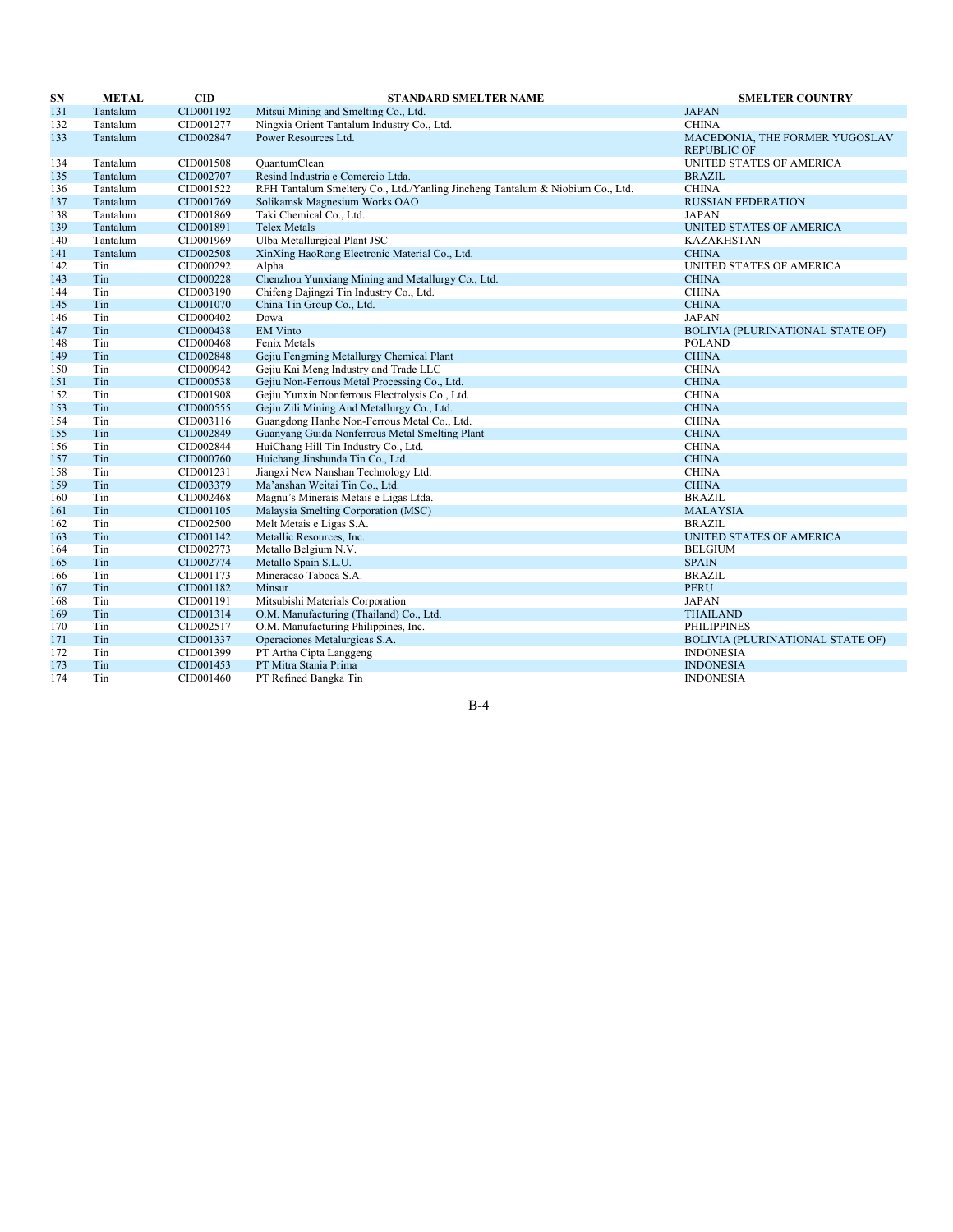| SN  | <b>METAL</b> | $\mathbf{CID}$ | <b>STANDARD SMELTER NAME</b>                                  | <b>SMELTER COUNTRY</b>    |
|-----|--------------|----------------|---------------------------------------------------------------|---------------------------|
| 175 | Tin          | CID001477      | PT Timah Tbk Kundur                                           | <b>INDONESIA</b>          |
| 176 | Tin          | CID001482      | PT Timah Tbk Mentok                                           | <b>INDONESIA</b>          |
| 177 | Tin          | CID002706      | Resind Industria e Comercio Ltda.                             | <b>BRAZIL</b>             |
| 178 | Tin          | CID001539      | Rui Da Hung                                                   | TAIWAN, PROVINCE OF CHINA |
| 179 | Tin          | CID001758      | Soft Metais Ltda.                                             | <b>BRAZIL</b>             |
| 180 | Tin          | CID002834      | Thai Nguyen Mining and Metallurgy Co., Ltd.                   | <b>VIET NAM</b>           |
| 181 | Tin          | CID001898      | Thaisarco                                                     | <b>THAILAND</b>           |
| 182 | Tin          | CID003325      | Tin Technology & Refining                                     | UNITED STATES OF AMERICA  |
| 183 | Tin          | CID002036      | White Solder Metalurgia e Mineracao Ltda.                     | <b>BRAZIL</b>             |
| 184 | Tin          | CID002158      | Yunnan Chengfeng Non-ferrous Metals Co., Ltd.                 | <b>CHINA</b>              |
| 185 | Tin          | CID002180      | Yunnan Tin Company Limited                                    | <b>CHINA</b>              |
| 186 | Tin          | CID003397      | Yunnan Yunfan Non-ferrous Metals Co., Ltd.                    | <b>CHINA</b>              |
| 187 | Tungsten     | CID000004      | A.L.M.T. Corp.                                                | <b>JAPAN</b>              |
| 188 | Tungsten     | CID002833      | <b>ACL Metais Eireli</b>                                      | <b>BRAZIL</b>             |
| 189 | Tungsten     | CID002513      | Chenzhou Diamond Tungsten Products Co., Ltd.                  | <b>CHINA</b>              |
| 190 | Tungsten     | CID000258      | Chongyi Zhangyuan Tungsten Co., Ltd.                          | <b>CHINA</b>              |
| 191 | Tungsten     | CID000499      | Fujian Jinxin Tungsten Co., Ltd.                              | <b>CHINA</b>              |
| 192 | Tungsten     | CID002645      | Ganzhou Haichuang Tungsten Co., Ltd.                          | <b>CHINA</b>              |
| 193 | Tungsten     | CID000875      | Ganzhou Huaxing Tungsten Products Co., Ltd.                   | <b>CHINA</b>              |
| 194 | Tungsten     | CID002315      | Ganzhou Jiangwu Ferrotungsten Co., Ltd.                       | <b>CHINA</b>              |
| 195 | Tungsten     | CID002494      | Ganzhou Seadragon W & Mo Co., Ltd.                            | <b>CHINA</b>              |
| 196 | Tungsten     | CID000568      | Global Tungsten & Powders Corp.                               | UNITED STATES OF AMERICA  |
| 197 | Tungsten     | CID000218      | Guangdong Xianglu Tungsten Co., Ltd.                          | <b>CHINA</b>              |
| 198 | Tungsten     | CID002542      | H.C. Starck Smelting GmbH & Co. KG                            | <b>GERMANY</b>            |
| 199 | Tungsten     | CID002541      | H.C. Starck Tungsten GmbH                                     | <b>GERMANY</b>            |
| 200 | Tungsten     | CID000766      | Hunan Chenzhou Mining Co., Ltd.                               | <b>CHINA</b>              |
| 201 | Tungsten     | CID002579      | Hunan Chuangda Vanadium Tungsten Co., Ltd. Wuji               | <b>CHINA</b>              |
| 202 | Tungsten     | CID000769      | Hunan Chunchang Nonferrous Metals Co., Ltd.                   | <b>CHINA</b>              |
| 203 | Tungsten     | CID002649      | Hydrometallurg, JSC                                           | <b>RUSSIAN FEDERATION</b> |
| 204 | Tungsten     | CID000825      | Japan New Metals Co., Ltd.                                    | <b>JAPAN</b>              |
| 205 | Tungsten     | CID002551      | Jiangwu H.C. Starck Tungsten Products Co., Ltd.               | <b>CHINA</b>              |
| 206 | Tungsten     | CID002321      | Jiangxi Gan Bei Tungsten Co., Ltd.                            | <b>CHINA</b>              |
| 207 | Tungsten     | CID002318      | Jiangxi Tonggu Non-ferrous Metallurgical & Chemical Co., Ltd. | <b>CHINA</b>              |
| 208 | Tungsten     | CID002317      | Jiangxi Xinsheng Tungsten Industry Co., Ltd.                  | <b>CHINA</b>              |
| 209 | Tungsten     | CID002316      | Jiangxi Yaosheng Tungsten Co., Ltd.                           | <b>CHINA</b>              |
| 210 | Tungsten     | CID000966      | Kennametal Fallon                                             | UNITED STATES OF AMERICA  |
| 211 | Tungsten     | CID000105      | Kennametal Huntsville                                         | UNITED STATES OF AMERICA  |
| 212 | Tungsten     | CID003388      | KGETS Co., Ltd.                                               | KOREA, REPUBLIC OF        |
| 213 | Tungsten     | CID002319      | Malipo Haiyu Tungsten Co., Ltd.                               | <b>CHINA</b>              |
| 214 | Tungsten     | CID002845      | Moliren Ltd.                                                  | RUSSIAN FEDERATION        |
| 215 | Tungsten     | CID002543      | Masan Tungsten Chemical LLC (MTC)                             | <b>VIET NAM</b>           |
| 216 | Tungsten     | CID002589      | Niagara Refining LLC                                          | UNITED STATES OF AMERICA  |
| 217 | Tungsten     | CID002827      | Philippine Chuangxin Industrial Co., Inc.                     | <b>PHILIPPINES</b>        |
| 218 | Tungsten     | CID001889      | Tejing (Vietnam) Tungsten Co., Ltd.                           | <b>VIET NAM</b>           |
| 219 | Tungsten     | CID002724      | Unecha Refractory metals plant                                | <b>RUSSIAN FEDERATION</b> |
|     |              |                |                                                               |                           |